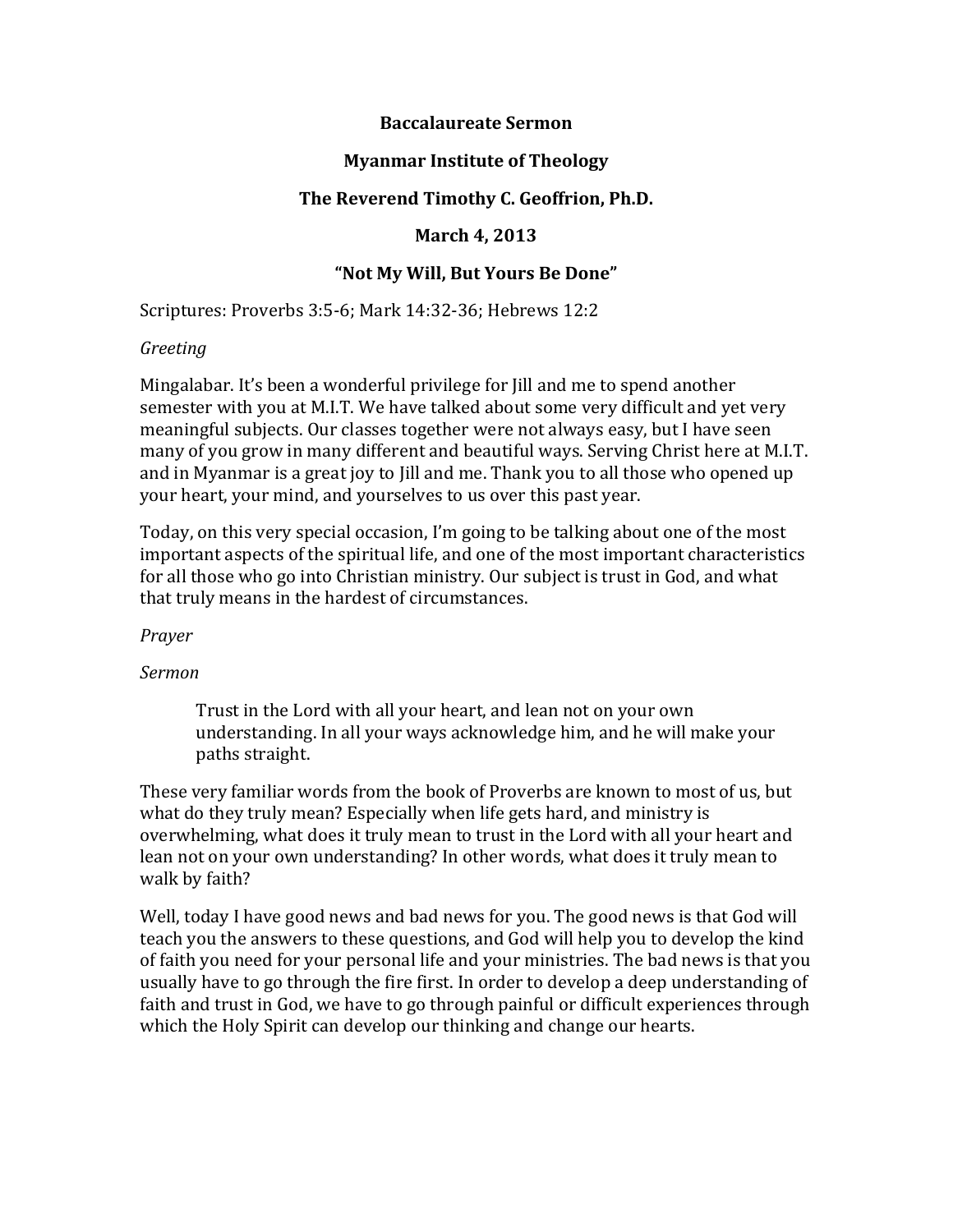## *Illustration*

As some of you already know, in the mid-1980s, my wife and I served as pastors of a small congregation outside Chicago. It was a wonderful time, and a very difficult time—especially for my faith.

During our four years there, we lost one child in a miscarriage, and my roommate from college died at the age of 28. I was working up to 70 hours a week in ministry, but I wasn't seeing the results I had hoped for. I didn't know why God didn't seem to be helping more.

Then I got sick. On June 24, 1986, the day after my first son was born, I received frightening news. My doctor called me on the telephone. I had done some medical tests, and now he had the results. He tried to break the bad news to me gently. I had been diagnosed with a fatal skin disease. I only had perhaps 10 good years left.

Hearing this prognosis was like being punched in the stomach. What was going on? God had not blessed our efforts at the church in the ways I had expected. He didn't save our daughter from death, and now it looked as though my newborn son was going to be fatherless before becoming a teenager, and my wife a widow.

Then my mother got Alzheimer's disease, which completely took her mind away. My father was forced to retire early. We watched helplessly as his health declined faster than hers. There was little we could do to help either of them.

None of this made sense to me. Both of my parents had been faithful and devoted workers at a Christian college, and yet God didn't seem to take care of them. I had worked as hard as I knew how in Christian ministry, and instead of being blessed, I was surrounded by sickness and death. I thought that if I served faithfully, the **Lord would take care of me**. So, I couldn't understand why we were facing so many hardships and so much suffering.

Then, in January 1995, I chose to attend an eight-day spiritual retreat.... We worshiped, we prayed, and we did some soul-searching…. I was looking for some guidance from God about my future. I was completely surprised by what I received.

The second night I suddenly realized that something was wrong with my relationship with God. I didn't know how long I had felt this way, but unexpectedly the truth was right before me. Though I was at the retreat still looking to God to help me, I abruptly realized that, at the core of my being, I didn't really trust God anymore. There had been too much disappointment and pain, and I blamed God. From my perspective, God had let me down. God had failed me.

I was at a crossroads, and I knew it. I realized that to go forward, I was going to have to decide: was I going to choose to trust God or not? I could no longer serve as a Christian leader and teacher while secretly doubting God's goodness and activity in my life. I had seen the problem, and now I was going to have to choose: continue to be bitter about my mother's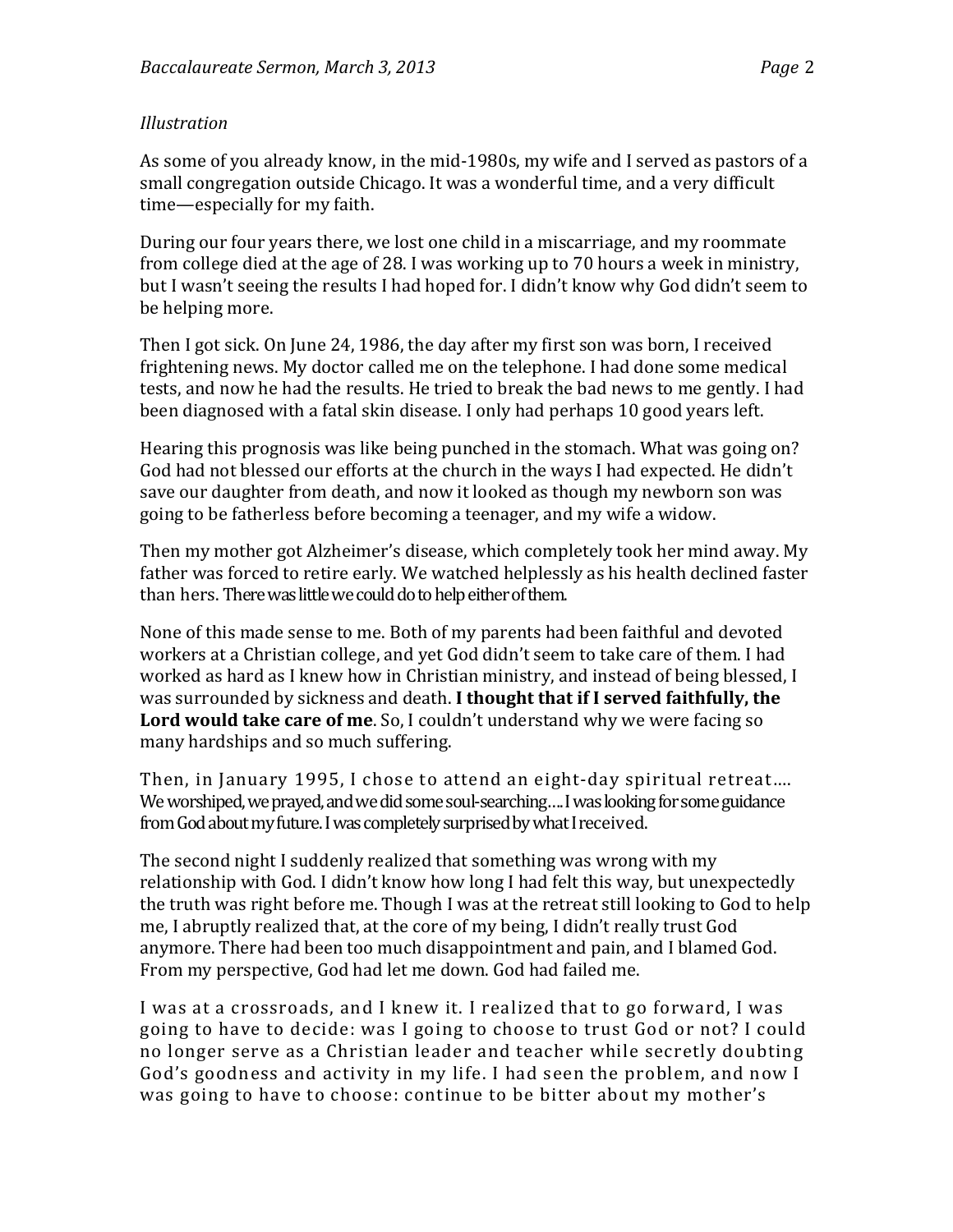disease and all the other losses in my life, or choose to trust that God was somehow still active in my life for good in ways that I could not fully understand or discern.

When all this became clear to me. I knew in an instant what I would choose. I was sick of carrying around bitterness in my heart. Instead of blaming God for my difficult life experiences, I could trust in the God of Jesus Christ. This God was not a stranger to me, but someone I loved and had come to know in many meaningful ways over the years.

So that night I put my life back in God's hands once again. Not for salvation. Not for ministry. But for life. No matter what happens to me, I decided I was going to choose to trust in God, even if I could not make sense of the suffering that I was experiencing.

From this experience, I learned at least two very important lessons that I never would have learned if I had not gone through fire:

## Lessons *Learned*

- 1. I realized that it was my expectations of God that had failed me, not God.
- 2. Trust is a choice in the midst of life's painful and ambiguous circumstances.

So what should you do? If trust is a choice, then what does that mean concretely when life or ministry gets really hard?

## *ABC's* of Trusting God in the Fire

- A. **Actively seek God.** The writer to the Hebrews says, "Without faith it is impossible to please God, because anyone who comes to him must believe that God exists and that he rewards those who earnestly seek him" (Hebrews 11:6). Don't let disillusionment or doubt cripple your faith. Don't let anything get in the way of seeking God with all of your heart, mind, sould and strength.
- B. **Believe God is actively seeking you.** Never stop believing that God is active in your life and is responsive to your prayers. The Lord will not give you everything you ask for, but will provide everything you need in order to fulfill God's good purposes for your life. God seeks you because he loves you and because he wants to draw you to himself. But he does it to serve his good purposes for your life, not your purposes for your life. Trust does not mean blind faith that we will have whatever ask for, but that what God chooses to grant us will be in keeping with his good purposes for our lives and the world.
- C. **Consider God's ways as superior to your ways**. Now this might be hard for some of you, especially perhaps you who are graduating. After successfully earning your M.Div., you may be full of confidence and pride as you are about to graduate. But believe it or not, there's still a lot you don't know. And when it comes to God, there are things you will never know or understand in this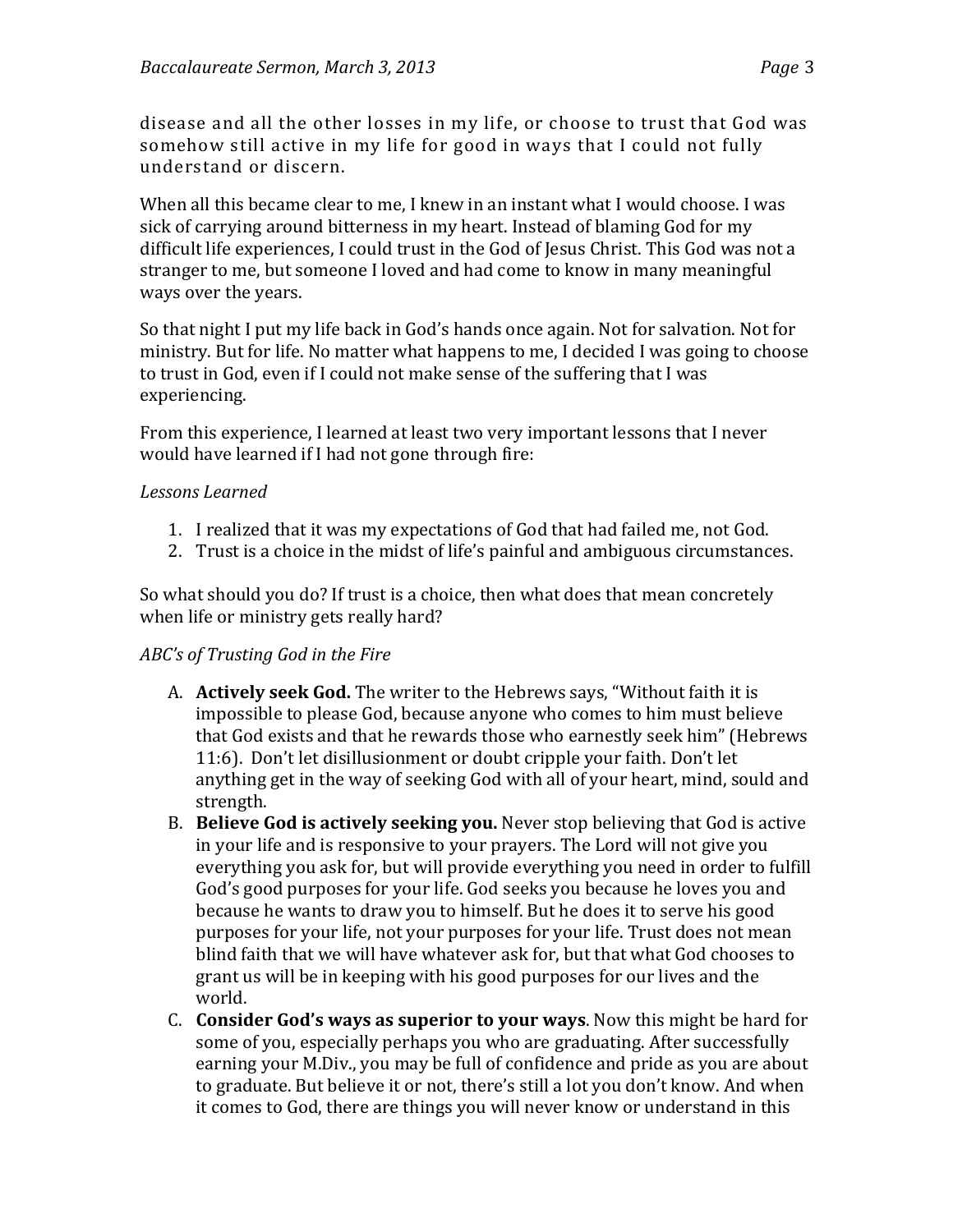life. Going forward, humility will be absolutely necessary. Trust that if you submit your will to God's, he will lead you in the ways you should go. And if you make a mistake, then he will help you to redeem your mistakes.

- D. **Do what needs to be done.** When things go well, rejoice. And when things get hard or frightening, stand firm. And when things seem beyond your ability to endure, admit your weakness and ask God for the grace to do what needs to be done. But stay the course. Regardless of your shifting feelings, do what needs to be done, as best you understand the will of God.
- **E. Express your heart to God.** When you are plagued by sorrow, confusion, uncertainty, or suffering, reach out to God in prayer. Pour out your heart to God. Tell him the desires of your heart and plead your cause. You need to tell God how you feel, because your relationship is strengthened through such honest, heartfelt communication. But, in the end, the strength of your relationship with God also depends upon your submitting your will to his. Not out of fear, but out of trust.
- F. **Focus on the good.** In life there is so much that we do not have control over, but we can choose our attitude. We can choose to focus on the good, wherever it may be found. Do not despair in the face of great sorrow or loss, but look to God to work for good in even the worst of circumstances. Ask God to change you through your disappointments, frustrations, and failures in some way that fits with his purposes. Remember, it's in the fire that precious metals are refined. You may have to suffer great losses, but you still have hope as long as you look to God to bring good out of the situation.
- G. Finally, **Give it up.** Give up all your desires, dreams, and ideas of what God should do, and put yourself and your ministry completely into his hands. More than anything else, for some of you, this means entrusting those you are serving into God's hands for God's will to be done. For me, this is one of the hardest act of trust and submission of all. When I see those I love and care about suffering, lost, or in tremendous need, my heart breaks. I want to help them so badly, but sometimes I can't.

# *Illustration*

This past fall, I began a small outreach to street kids in Yangon. When I'm not teaching seminarians or doing leadership training, I go downtown to meet these teenagers. My goals are simple: help them to get off the street, get them enrolled in school, and introduce them to the love and light of Jesus Christ.

Yet, I frequently find myself over my head. I often feel overwhelmed by their physical needs—extreme poverty, hunger, sickness, and stressful living conditions. I often feel discouraged by all their lying and manipulation. Often I don't know what to believe or what to think, let alone what to do.

What does trust mean in this kind ministry? What does it mean to submit my will to God's when I am not even sure what God's will is?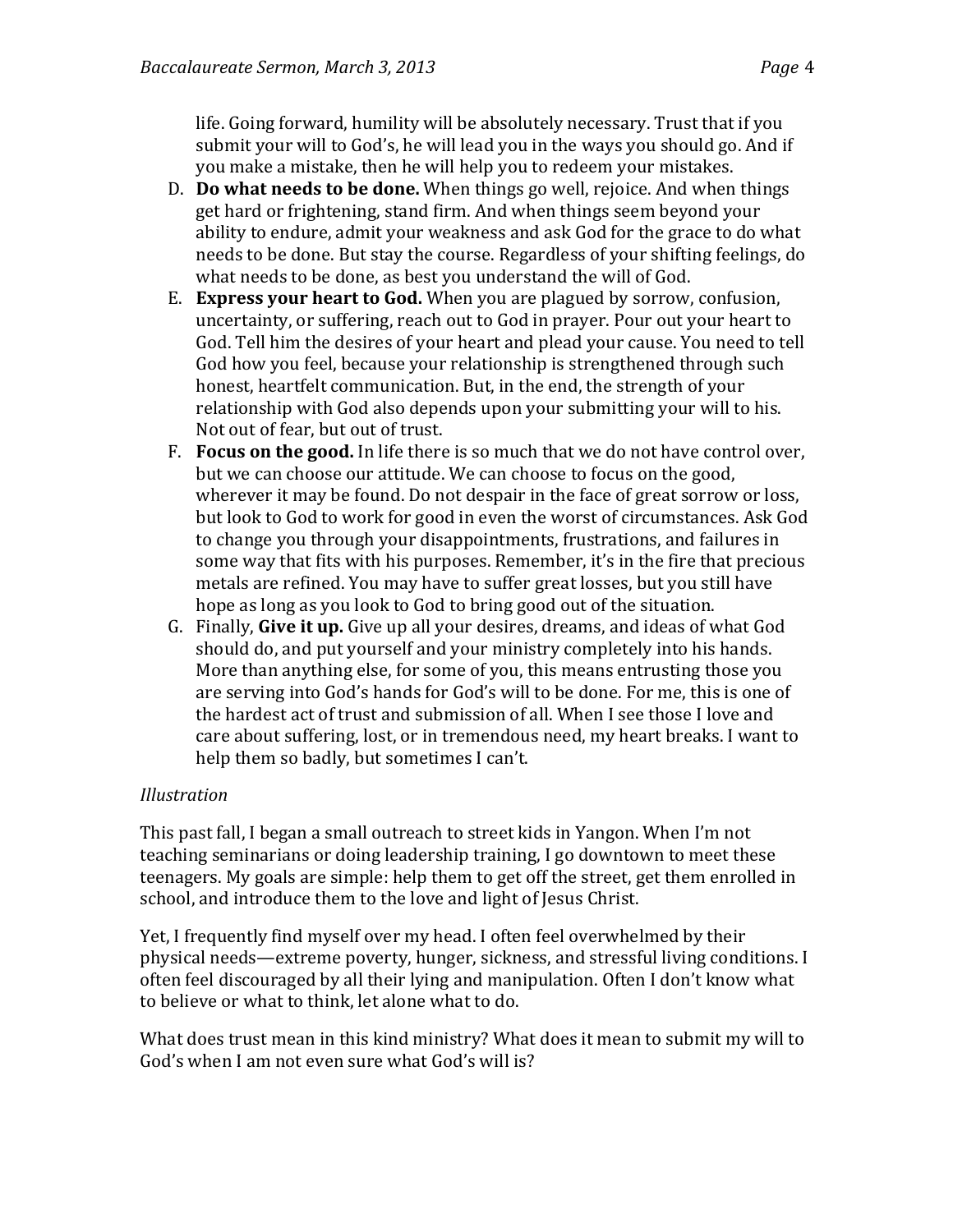More than anything else, I have to remember that I cannot be their Savior. No matter how much I do for them, I cannot change their hearts. I cannot give them faith. I cannot make them want to help themselves. I can and must offer what I can. I can work hard. I can be patient, loving, kind, and forgiving. I can teach them many things, but I cannot change them. I don't have that power. Only God does.

Trust means that I offer myself up to God to serve these kids in the midst of their great need, but I have no guarantees that these kids will live or die, change for the better or change for the worse. I have to leave the results up to God. I don't know what God will do, but I have to trust that God loves them more than I love them. All I can I do is offer my life to God in Christian service, work hard to do what I can do, try to discern and follow the Spirit's leading, and pray, pray, pray. I must pray continually for God to work in their lives and that God's will will be done.

## *Jesus in Gethsemane*

When Jesus was in the Garden of Gethsemane, he was wrestling with a test of faith that is almost beyond comprehension. He and God the Father were not having an academic discussion on the meaning of Proverbs 3:5-6. He knew he was about to suffer unimaginable pain for the sake of the Gospel and for the sake of all those who looked to him for spiritual leadership.

We read that, in the fire, Jesus poured out his heart to God. He pleaded with God for what he wanted, according to his own will. But in the end, he chose trust in God. In the fire, he trusted God's judgment more than he trusted his own. And so he submitted his will to God's will, which is the greatest act of trust imaginable.

## *Application(and(Conclusion*

As you think about your life and your ministries, where is your Gethsemane? Where do you think your Gethsemane will be in the future?

You are not going to be asked to die on a cross to save humanity, but you are going to be asked to give your life to serve Christ. You are going to be faced with situation after situation where your will is going to be different from what needs to be done, and from what God wants you to do. Not all the time (fortunately), but enough of the time for you to feel the heat of the fire.

Will you run away or let the difficulties and suffering undermine your faith? Or, will you chose to trust? Will you choose to live by the ABC's of faith?

- A. Actively seek God.
- B. Believe God is actively seeking you.
- C. Consider God's ways as superior to your ways.
- D. Do what needs to be done.
- E. Express your heart to God.
- F. Focus on the good. And, finally, will you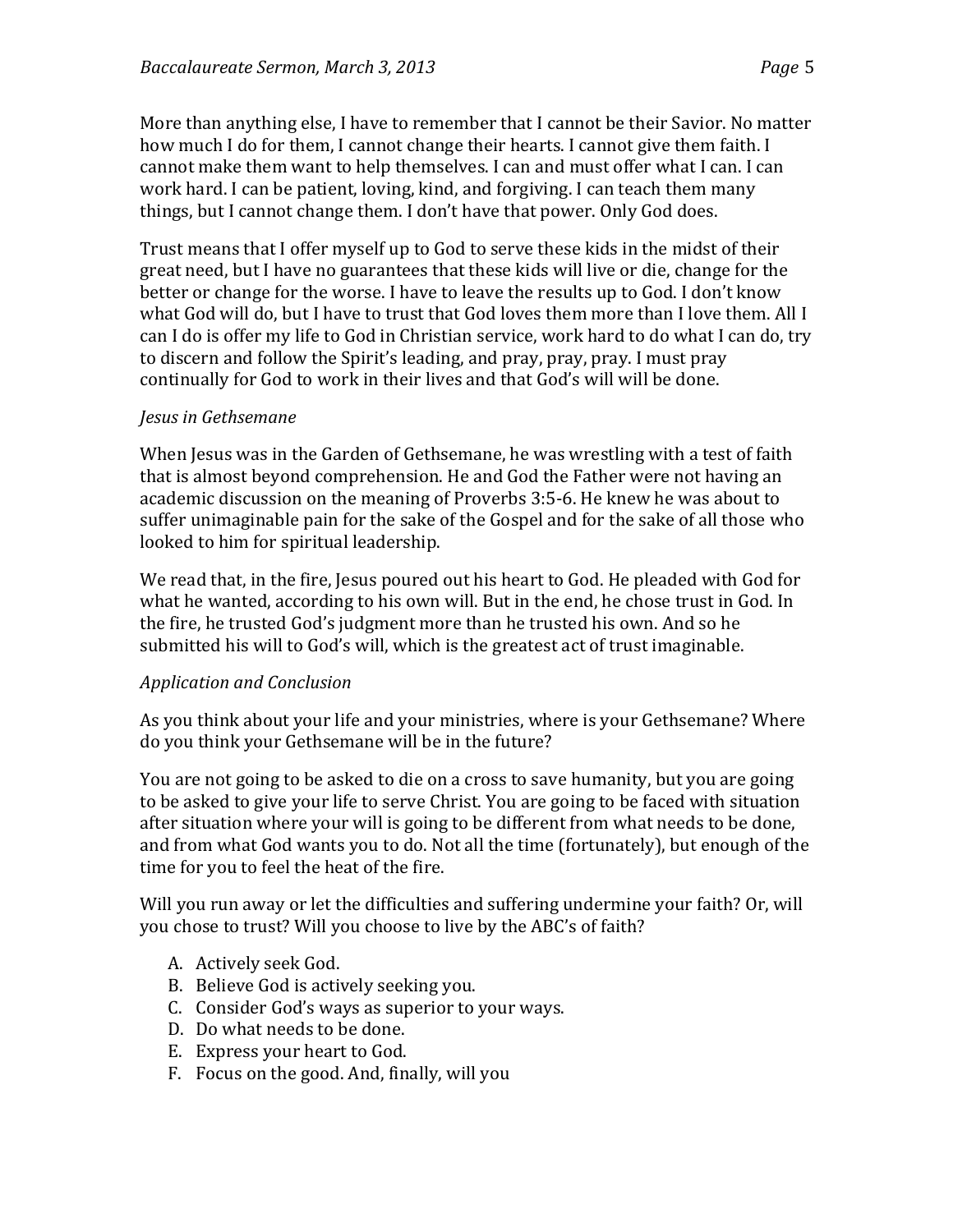G. Give it up. Give up trying to control or change others, and entrust your ministry into God's hands, for God's will to be done.

This is what it means to walk by faith. This is what it means to trust God. This is what it means to serve God's will, and not your own. As you go forward from here, there is nothing more important for yourself, for your family, for your church, and for your ministries.

So, I say to you again, you who are about to graduate, you who will continue your education, you who are parents, friends, and relatives, and you who are already actively engaged in ministry and Christian service:

Trust in the Lord with all your heart, and lean not on your own understanding. In all your ways acknowledge him, and he will make your paths straight.

*Prayer*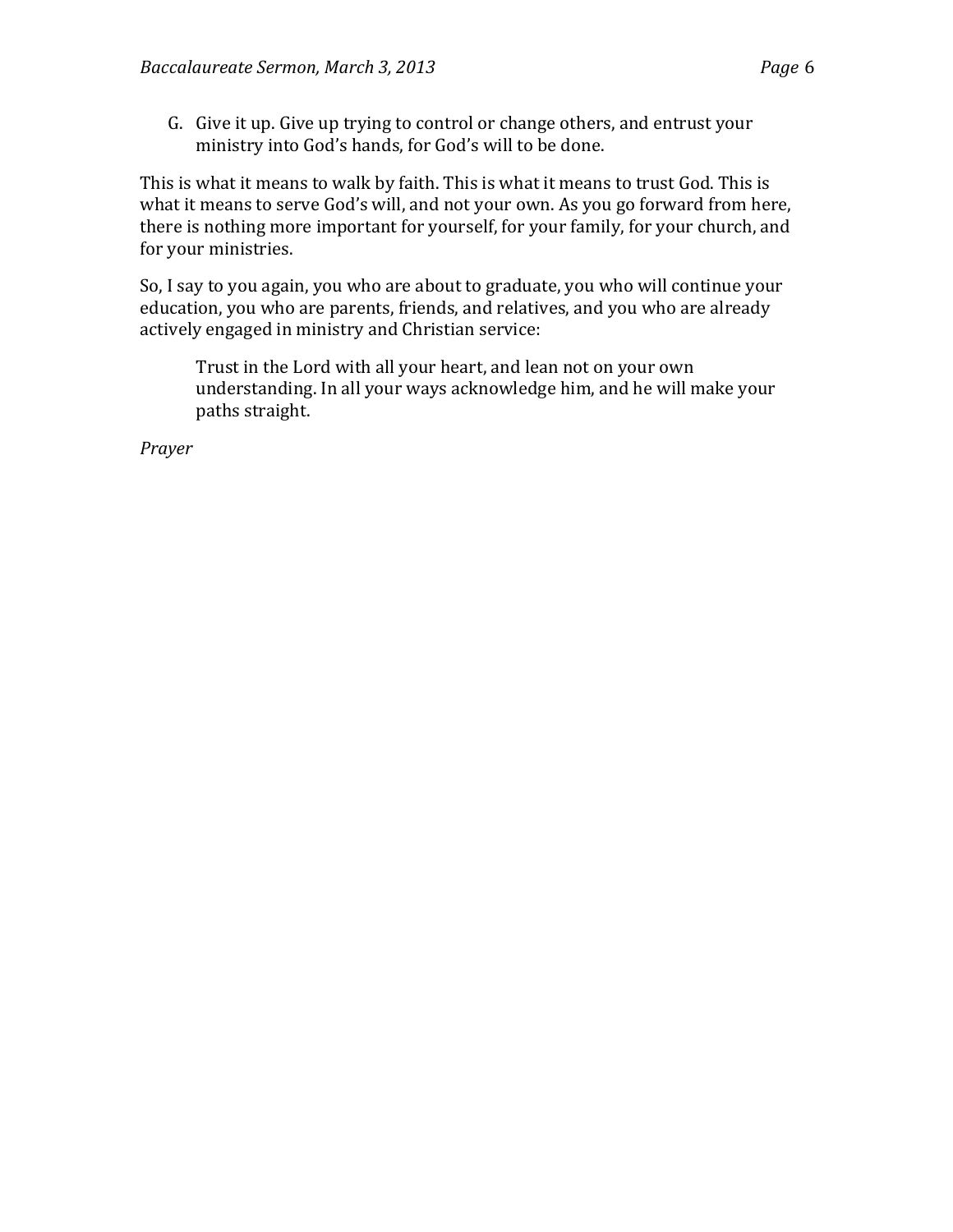## Illustration

### Jesus in Gethsemane—not my will be yours be done.

TRUST FOR THOSE YOU ARE SERVING—SOCIETAL APPLICATION? How does trust apply to those who are suffering? How does theh plight of the poor call for sacrifice on our part— NOT as heroic efforts, but as those who have entrusted our lives to God so that we can give them for the sake of others, knowing that our lives are secure in God's hands.

Mark 14:32 ¶ They went to a place called Gethsemane, and Jesus said to his disciples, "Sit here while I pray."

Mark 14:33 He took Peter, James and John along with him, and he began to be deeply distressed and troubled.

Mark 14:34 "My soul is overwhelmed with sorrow to the point of death," he said to them. "Stay here and keep watch."

Mark 14:35  $\degree$  Going a little farther, he fell to the ground and prayed that if possible the hour might pass from him.

Mark 14:36 *"Abba*, Father," he said, "everything is possible for you. Take this cup from me. Yet not what I will, but what you will."

When I think of the Gethsemane passage, they know or will know what it is to feel overwhelmed with sorrow. I do. If they try to address the needs, they will be soon overwhelmed.

So, I want to encourage them to trust. But what if the result is death? For Jesus, he pled with God to save him from death. I plead with God to save these boys from death. In Jesus' case, his death had a purpose. With the boys, their deaths seem pointless.+

What does God want from me? I can pour out my heart pleading for the boys.

It seems that God intervenes only when it serves his purpose. Trust means letting to of what I think would be best, and accepting what God chooses.

ExtrasHowever, it is not until we are in the fire that we learn what faith really means. It's not until our world crashes around us that we understand what trust really means. It's not until we are faced with truly hard choices that we learn what it means to submit our will to God's will. Otherwise

3. Trust means you look ahead to the promises of God (Hebrews 12:2)

. Jesus's submission to will of God in the Garden of Gethsemane was not out of fear. On the contrary, he was not afraid of the will of God. No, he submitted to God's will